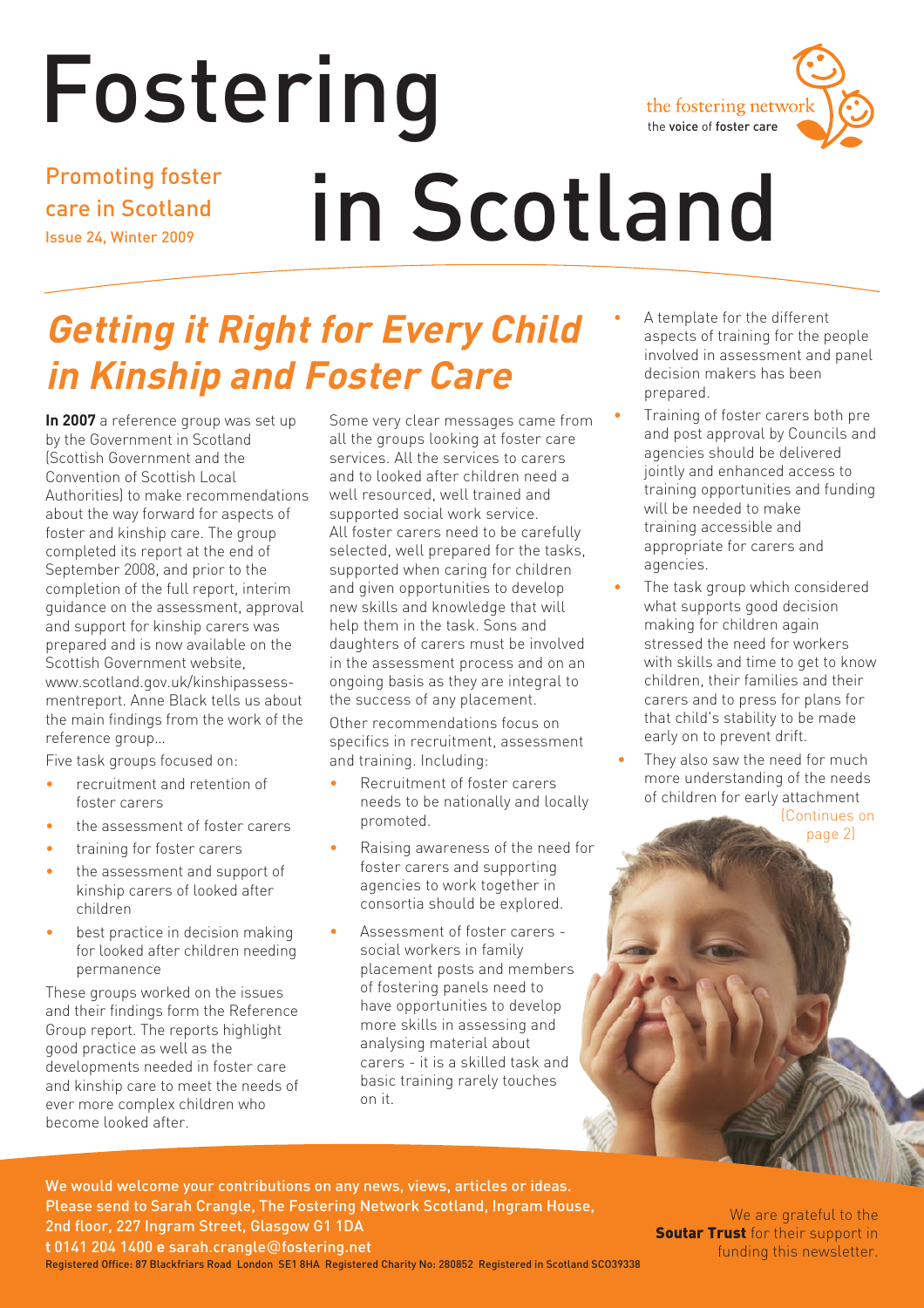## **Contact us at:**

The Fostering Network Scotland Ingram House, 2nd floor 227 Ingram Street Glasgow G1 1DA

**t** 0141 204 1400 **f** 0141 204 6588 **e** scotland@fostering.net

**www.fostering.net**

**Director** Sara Lurie

**Office Manager** Linda Curran

**Administrative Assistant**  Deborah Cook

**Advice, Information and Mediation**  Sandra Moody Sue Hardman (North East)

**Training Manager** Sue Robertson

**Training Administrator**  Joy Crawford

**Recruitment project**  Sarah Crangle

### **Foster panel membership**

**The Fostering Network** has been approached by a number of fostering services looking for people with an interest and experience in joining their fostering panels.

Foster panels are made up of a range of individuals with varied backgrounds and experience. If this is something you would be interested in finding more about we would be happy to co-ordinate this and pass your details on to the relevant authorities.

Please contact Sara Lurie to discuss this further, **e** sara.lurie@fostering.net

#### (Continued from page 1)

and for detailed work to redress some of the damage of early emotional and physical neglect.

- Members of a Children's Hearing have many responsibilities in this area and acknowledging when a parent must be helped to relinquish their child's care if they are failing to provide the child with what they need to grow and develop is important.
- Joint training was seen to hold the key to improvements.

The Reference Group translated their recommendations into what outcomes for children some of the recommendations would achieve. A few examples may help to show the direction that the Reference group hopes the Government will agree to take.

- The recruitment of more carers would mean that more children got some choice of placement at the time of coming into care.
- Children looked after by foster carers will have positive experiences if carers are

assessed more fully and given support to care for a child.

- Well trained foster carers will have a better understanding of the impact of early deprivation on children and will be able to develop a range of strategies for helping the child.
- Children have their needs for permanency or at the very least stability met in a timescale that can give them opportunities to face some of the impacts of early difficulties and be helped by consistent carers to work on the gaps they have experienced.

The Fostering Network has arranged a number of events across Scotland to discuss the full report and how the recommendations fit with current practice and how they may be taken forward. These meetings will give many more people in fostering services the chance to discuss and share what they would like to see the Government in Scotland doing to enhance foster care services. Contact Sarah for more information on these events.

### **Consultation on Allegations protocol for Scotland**

**As members** may be aware, the Fostering Network, led by Dr Moira Walker, was commissioned by the Scottish Government to develop an allegations protocol. This document would ensure the sensitive and efficient handling of allegations against foster carers and would be 'capable of being adapted to fit local purposes'.

Due to requests from members, we are pleased to announce that the deadline for responding to this consultation has now been **extended until 20 February 2009.** If you haven't already responded to this, there is still time to do so. Your comments and experience are really important to use to help shape our findings.

It is proposed that the protocol should apply if it is alleged that a foster carer or a member of the foster carer's household has behaved in a way that may have caused harm to a child or possibly committed a criminal offence. It recognises that complaints cover many situations that could be sorted out with a less formal approach.

To respond to this, visit

**www.fostering.net/scotland/** or contact us at the office in Glasgow, **t** 0141 204 1400

# **Have your say in fostering issues**

**The rapid response group** is a fantastic way for the Fostering Network to consult directly and immediately with our members and your views are important in shaping and informing decisions surrounding foster care. Questions are sent out by email and it only takes a few minutes to respond.

If you would like to sign up to the group and receive updates on policy and campaigns, details of

government consultations and how to feed into policy-making processes within the Fostering Network, visit our website, www.fostering.net/campaigns/join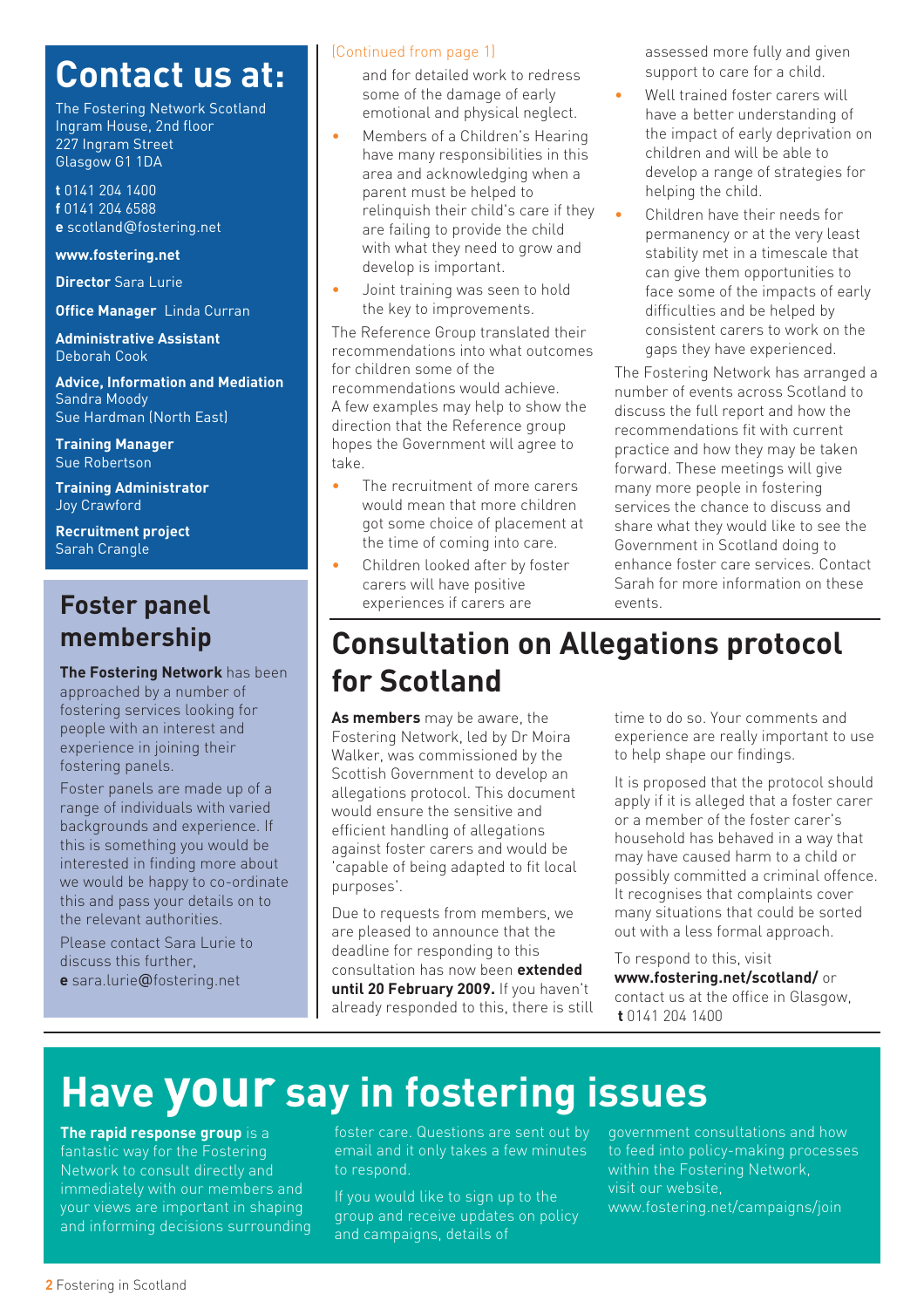# **Dear Members,**

**I am writing** this before Christmas and by the time the Newsletter drops through your letterbox the festive season and all its excitement will be over - I hope that you all had a very happy holiday!

It is traditional to look back to the year that has passed before looking forward to 2009. It has been a year of ups and downs with some very positive developments but increasingly we are in a financial climate where a lot of people and businesses as well as Councils will struggle to meet their financial commitments. The impact of that in numbers of children needing to be looked after is not clear but lack of money will be a very real issue for many families this coming year and unemployment looms as well.

2008 was an eventful year staring with the appointment on a temporary and shortterm basis of Mary McKenna as our interim Director in Scotland. Mary worked hard and led the Fostering Network's contribution to the work of the Foster and Kinship Care groups. We all enjoyed her time at the Fostering Network.

In February we welcomed Sue Hardman to the post of Advice and Mediation worker based in the North East. Sue and Sandra have continued to support many carers all over Scotland and demand exceeds the hours in their weeks.

In August we welcomed Sara as she was appointed to the post of Director. Sara is proving a breath of fresh air and is busy meeting up with many partners and potential partners to enhance the place of foster care services in Scotland, as well as providing support to the team in Glasgow.

The publication of Forgotten Voices a collection of writings from young people either looked after or the sons and daughters of foster carers was a real highlight. The writing is moving and draws out the feelings of young people in foster care settings. The young people worked hard with Alison Boswell, the YPP worker and the staff in the Big Step to produce the hard copy as well as a DVD!

Sadly the funding for Alison Boswell's post ended so we had to say good-bye to Alison in November and we wish Alison well in her new job working in prison settings. We are actively fundraising to ensure we can continue our work with young people.

Sarah Crangle completed the Inca trail in Peru and raised a lot of money by reaching the £5,000 mark for the Fostering Network. Congratulations to Sarah! Sue Robertson has continued to deliver training across Scotland to carers and workers and is piloting a revised Skills to Foster course in Aberdeen. And our admin staff team, Linda, Joy and Deborah, have continued to work very hard and are the friendly voice at the end of the phone to agencies and carers alike as well as processing masses of bills and papers.

For 2009, the Fostering Network will be busy, and with colleagues from BAAF will be preparing guidance and training for

agencies on the new Adoption and Children Act as well as on revised Looked After Children Regulations. This is a big task and it is important to get it as right as possible as opportunities to change legislation do not come often. The work on the Allegations Guidance will be completed in 2009 and will need careful introduction to agencies and carers. Following up the recommendations of the Reference Group report will also be a significant piece of work. The new Legislation and the report of the Reference Group will be key topics for our consultation groups to be held across Scotland in March 2009 and I look forward to meeting some of you at these events.

But the most important business for the Fostering Network in 2009 will be to secure funding to continue our work and to work with agencies and the government to try to ensure that carers and their families are well supported, trained and remunerated so that they can give the children whom they look after the best possible opportunities to grow and develop into healthy, confident and achieving adults.

A very happy and successful year to you all!

Black

Anne Black Chair, Scottish Advisory Committee

# **Getting fit for Fostering Network**

**The team** in the Glasgow office are kicking off 2009 and getting fit with preparations for the Glasgow Women's 10k, taking place this year on Sunday 10 May. The event is open to all women over the age of 15, and is a great way to get fit while raising money for a worthwhile cause.

The event starts at 9.30am and starts and finishes at Bellahouston Park, taking you through Glasgow's South Side and the beautiful Pollok Park. If you would like to join up with us and take part in the day, get in touch with us, **t** 0141 204 1400 or **e** sarah.crangle@fostering.net

Or, if there is an event taking place nearer to you and you'd like to raise some money for the Fostering Network, we would be happy to talk to you about how to go about doing this.



Some of our team who successfully took part in the Great Scottish Run 2007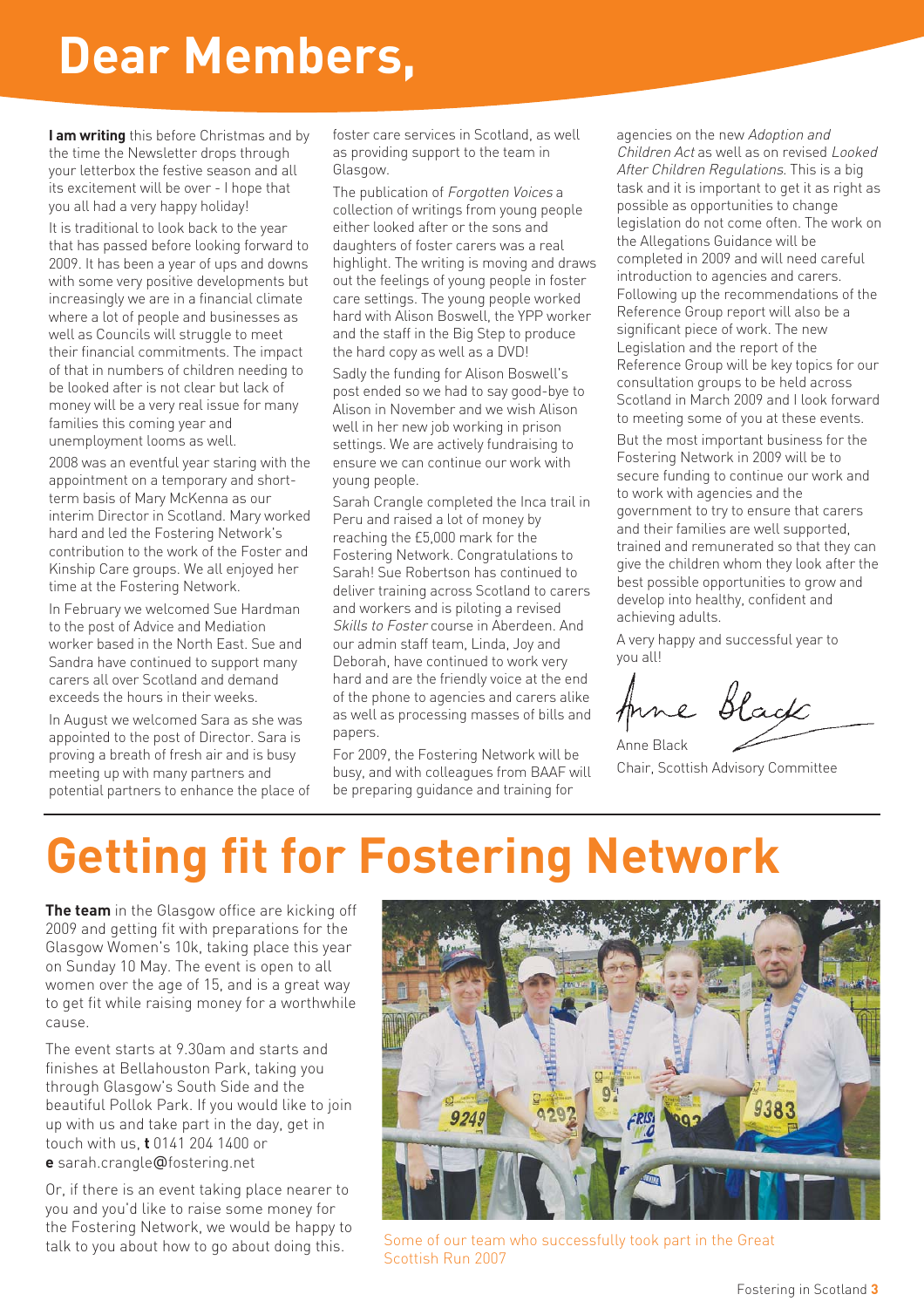## **Falkirk feedback on Caring for the Complex Child**



**Falkirk Council** recently hosted a two day conference for their foster carers, **Caring for the Complex Child**, which was funded by monies from the Scottish Government. Robert Monteith is a foster carer with Falkirk Council and provides an informative report of the event…

Having been a foster carer for Falkirk Council for several years and having undertaken various training courses, I was excited at the prospect of attending the two day conference given by Kate Cairns on trauma and dealing with sexually traumatised children. Not only is Kate a renowned author and lecturer, but she has a background as a foster carer since 1975.

In our fostering lives there are times when we find ourselves addressing the consequences of trauma and sexual abuse, so finding a way to work safely with traumatised children is vitally important. The conference covered this in a practical and very helpful way.

Day one dealt with Attachment and helping children to recover and adapt while day two outlined sexualised behaviour. These were fascinating subjects and ones which I felt had references to children and young people who have been in my care and

who at times exhibited behavioural difficulties.

Kate delivered a very professional, detailed, and moving account of the infant attachment process, of development impairments, and of separation and trauma. I learned that from birth, traumatic stress could injure the developing brain. There were also references to unmet needs for pre-cognitive patterning, cognitive distortion, and, for those children with unmet needs, for regulation of impulse, shame and rage, which may sometimes lead to them being unable to account for their actions.

Kate had various examples and descriptions which helped me to recognise behaviour that relates to everyday occurrences within my own fostering experiences. Also, the impact of unmet need on child development, which helped give me a better understanding of what children may need in order to recover and adapt. She also encouraged us to think about ways in which we as carers could help children to recover and adapt to impairments.

I was given a valuable insight into traumatised children, who have difficulty in making sense of the world which surrounds them.

Kate also encouraged us to discuss various issues and what our hopes were for children with unmet needs, and what we felt these children required from their carers. The feeling was that, as foster carers, we wanted children to grow up through positive parenting, to adapt and gain resilience, and be able to live effective lives. This, Kate informed us, was possible, and that children may be able to fill the gaps created by unmet needs through forming secure, stable attachment relationships with their carers, and such relationships will recreate the attachment process. She also explained to us the role of protective adults, with, amongst other details, the need to show the child that as protective adults we will take action to protect them.

This was invaluable information and showed that where there was willingness, consistency, and patience, there was hope for all of the children we come into contact with as foster carers.

At this point, I would like to mention the innovative use of a graphic artist, who to the surprise and delight of us all, constructed before our very eyes a mural depicting in word and drawing a colourful and detailed display of key points and references Kate had made in her talks throughout the day. We as the audience were encouraged to speak and contribute to the overall picture. The final mural will be used by the service as both a reflection of the event and a consultation on the views of carers in the authority.

Day two followed a similar pattern, with Kate outlining to us, what child sexual abuse was, signs and indicators of such abuse, sexualised behaviour, and what a child may need in order to recover from sexual trauma.

Again, Kate explained in a warm and caring way, the theory, consequences, and specific issues in addressing sexual abuse. This was not only uplifting and inspiring, but helped to relax us and helped us to deal with

### "I was given a valuable insight into traumatised children, who have difficulty in making sense of the world which surrounds them."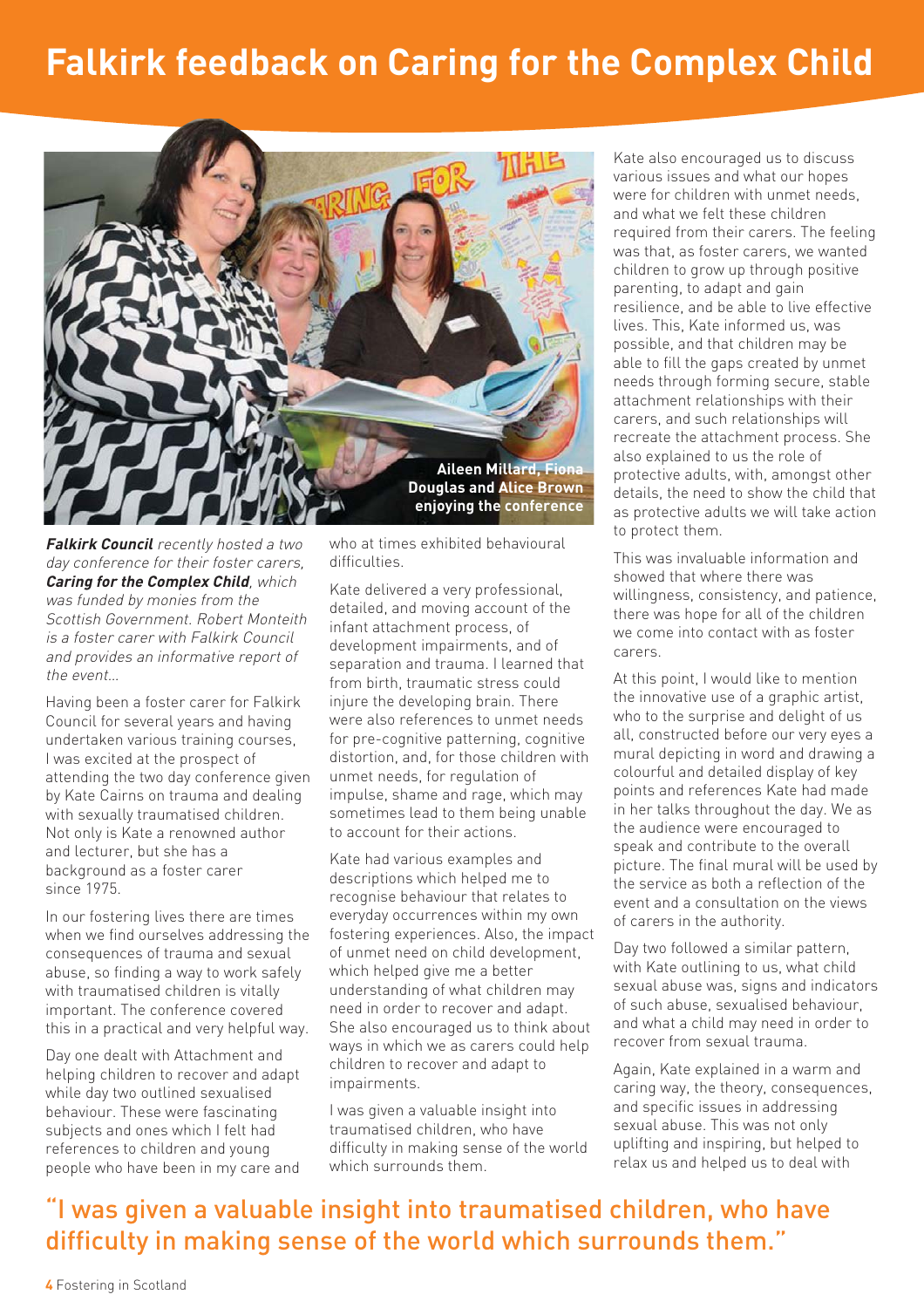#### what I feel is a very emotional and potentially difficult subject for foster carers.

She talked of the important role of protective adults who recognise and understand the consequences for a sexually traumatised child or young person. We were shown helpful approaches to address such consequences, and told of specific issues that affect how we can ensure openness in addressing sexual abuse.

In all the conference has helped me to gain a valuable insight into recognising, assessing and managing risk, and into what children need in order to recover from trauma and sexual trauma. In addition, I have learned how to promote stabilisation, integration, and adaptation for the children I care for.

Of equal helpfulness, was the emphasis placed on the support network for the child, and that teamwork is essential in managing risks associated with sexualised behaviour and the impact of secondary trauma.

Finally, taking care of yourself and your colleagues is the basis for working safely with traumatised children, because together we **can** make a difference. I would like to thank Falkirk Council for the opportunity to attend this conference and would recommend that this type of training event be made available to new and existing carers on a regular basis, not only in Falkirk but nationally.



Falkirk's Robert Monteith

### **Training from the Fostering Network**

**Our training team** have a range of training and development opportunities to enable foster carers and other fostering professionals to keep up to date with all the latest good practice, guidance and legislation related to foster care.

Some of our popular in-house courses include:

- Caring for children who have been abused - one day course
- Caring for children who have been sexually abused - two day course
- Safer Caring: keeping a safer home
- Preventing and managing challenging behaviour
- Child protection
- Life work
- Attachment Theory/ Child development/ Separation and Loss - three day course

There are also some places available on the following popular open courses:

#### **Role of the Supervising Social Worker (or 'family placement supervisor')**

| Date:  | Wednesday & Thursday  |
|--------|-----------------------|
|        | 25 & 26 February 2009 |
| Venue: | Premier Travel Inn.   |
|        | Glasgow               |
| Price: | $f18000 + VAT$        |
|        | (including lunch)     |

#### **Men in Foster Care**

| Date:  | Saturday 28 February 2009 |
|--------|---------------------------|
| Venue: | Ramada Jarvis Hotel.      |
|        | Glasgow                   |
| Price: | $f9000 + VAT$             |
|        | (including lunch)         |

To secure a place on the above courses, book now and avoid disappointment. For any training queries about existing courses, or to discuss bespoke training tailored to your requirements, contact Joy or Sue **t** 0141 204 1400.

### **South Ayrshire launch new foster carer scheme**



Encouraging people to become enhanced Foster Carers are (left to right) Provost Winifred Sloan, Councillor Margaret Toner, Depute Leader of South Ayrshire Council, Hugh Carswell, Manager Children and Families, Rhona Ronaldson, Team Leader Council Fostering and Adoption Team and Audrey Vallance, Fostering and Adoption Panel.

**South Ayrshire Council** recently launched their new Enhanced Foster Carer scheme. Councillor Margaret Toner, Depute Leader of the Council and Portfolio Carrier for Community Services said: 'More Enhanced Foster Carers are needed to help us give some young people extra support. We are looking for people with patience and understanding, who have the ability to accept a young person into their home and support them. The young people may have particular difficulties that will be challenging to deal with, but the reward will be seeing them thrive.'

'It is important that Enhanced Foster

Carers have an open mind about the young people they support and are willing to support contact with that young person's parents and extended family. The Fostering and Adoption Team will provide support, guidance and training and carers will be eligible to receive a range of allowances.

No special qualifications are required to be an Enhanced Foster Carer, but you must be at home at all times to care for the young person you are looking after.

Further information can also be obtained by logging on to **www.southayrshire.gov.uk/fostering**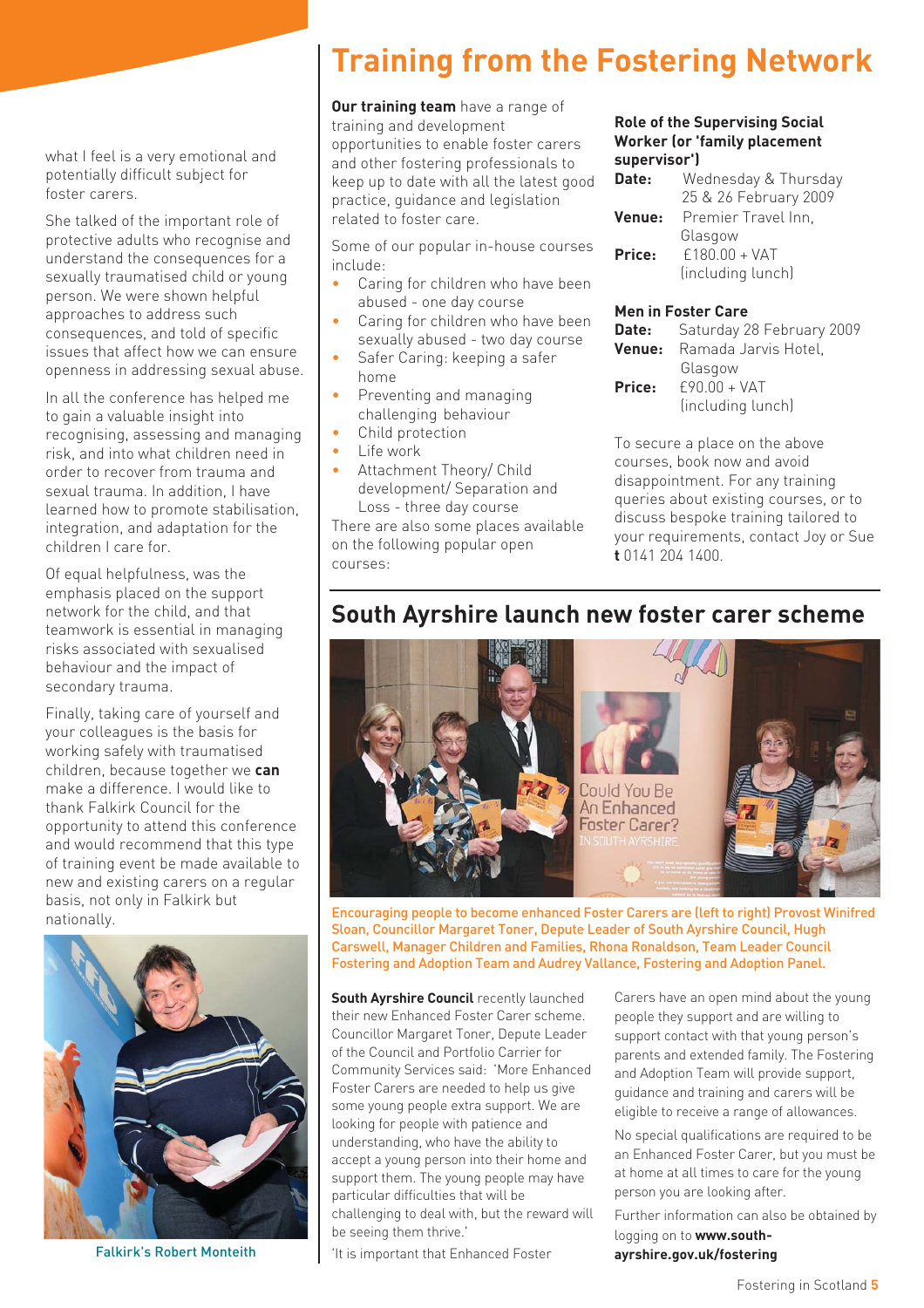### **Your chance to get involved**

#### **The Fostering Network** is

organising a series of five events throughout Scotland in March 2009. These meetings will build on our previous focus groups and membership meetings and will be of interest to foster carers, family placement workers and family placement managers.

As with past meetings, these days provide an opportunity to hear about developments in foster care in Scotland, and in particular the Getting it Right for Every Child agenda, the revised Looked After Children regulations and the Adoption and Children (Scotland) Act. And of course, there is always the opportunity to network with colleagues from your wider area, as well as feeding in and sharing your own views.

#### **Edinburgh**

Thursday 5 March 2009

**Glasgow**  Thursday 12 March 2009

#### **Inverness** Monday 16 March 2009

**Aberdeen**  Tuesday 17 March 2009

**Perth**  Thursday 19 March 2009

There is no cost for booking a place at these meetings, however we are unable to meet travel or other expenses.

Places for each of the events will be limited. If you would like to be kept updated on the program, or to register for one of these meetings, please contact **sarah.crangle@fostering.net**

## **New publications from the Fostering Network**

**The Fostering Network** are delighted to launch another publication to complement their fantastic range of resources.

**Health** is the fifth title in the Pathways Through Fostering series, and provides essential post-approval development for foster carers. Packed with useful guidance and case studies, Health will enable foster carers to:

- • approach health in a holistic way addressing the physical, mental and emotional well being of those in their care
- • understand their responsibilities for health care, and as a role model
- • respond to the diverse health needs of children and young people in their care
- • help fostered children and young people realise their potential by providing positive support and enabling them to take responsibility for their own health.

Other titles in the series are Safer Caring, Contact, Attachment, Education and Managing Behaviour (due Summer 2009).

#### Two new signposts, **Medical Matters and Caring for a Young Person Aged**

**18+** complement the existing series of handy, simple and concise A5 booklets giving both new and experienced foster carers information on crucial areas of foster care.

Part of a foster carer's role is to help ensure that children and young people are in the best possible physical health. Medical Matters

seeks to explain the role of health assessments and health plans, the legal situation and the issues surrounding parental responsibility,



to medical treatment and confidentiality.

Caring for a Young Person Aged 18+ contains essential information on the financial impact of supporting young people aged 18 and above. The booklet explains all the available options in a clear and concise way. It tackles the definition of 'supported lodgings' and explores other financial arrangements to carers. Tax and welfare benefits are given particular attention using different scenarios to clearly explain the financial implications in each case.

**My Family Fosters** is a handbook which provides children whose family have chosen to foster with answers to many questions they may have. In straightforward language, it explains what fostering means, and why children and young people may be in foster care. It explores some common concerns and suggests ways they can deal with difficulties they may face,

Topics covered include:

- • what is fostering and what will it mean for me?
- •making changes at home
- •coping with difficult behaviour
- •school and friends
- •safer caring
- •secrets and disclosure
- •sources of support.

Beautifully deisgned and illustrated, My Family Fosters has been developed with input from sons and daughters of foster carers across the UK.To order, contact: Central Books, **t** 0845 458 9910 or

**e** tfn@centralbooks.com

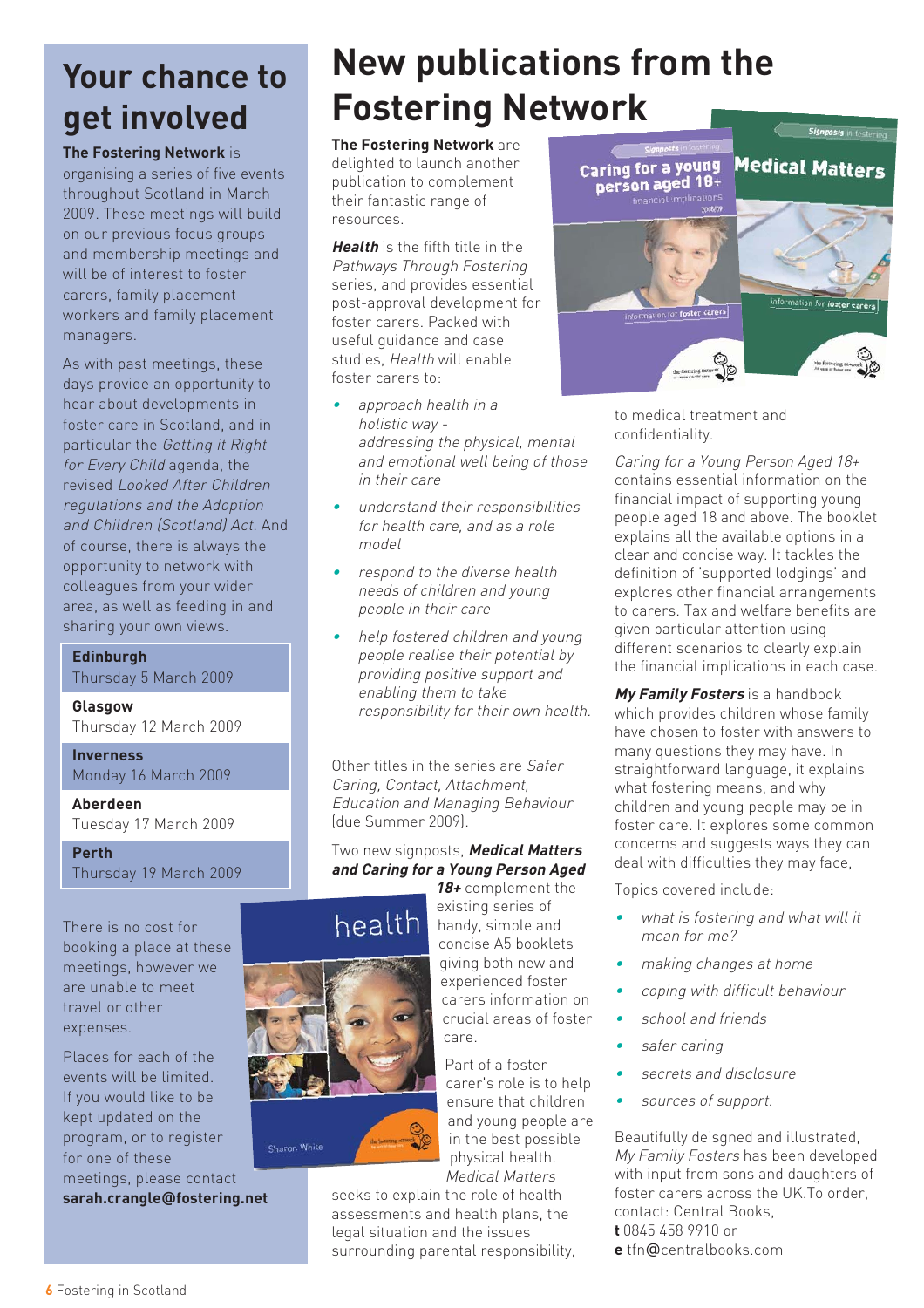### **SWIIS' participation work with young people**

SWIIS Foster Care Scotland recently undertook participation work with children and young people placed with the organisation. The work was centred around enabling the young people to express their opinions about foster care and the services offered by SWIIS.

In addition to questionnaires, young people were offered the opportunity to take part in focus groups which incorporated a fun element, working with professional drama workers from the Dundee Rep. Theatre.

All children and young people placed with SWIIS, aged from 3 to 17 years, were invited to take part in the process.

'I felt the sessions were successful on many levels and what struck me most was that the young people just enjoyed being with other young people in organised activity who obviously had a similar experience of home to them. There was one point when one young child said to another in total amazement- 'You have a case worker too!' They both obviously felt a real kinship at having found someone their own age who understood these very grown up concepts.' Sarah Brigham, Associate Director, Rep Theatre

To find out more about the work, or to read the report of the findings, contact Faith Watson, Education Case Worker at SWIIS, **t** '01382 561 771.

# Foster Care Fortnight 2009

In May, the Fostering Network will be running Foster Care Fortnight - its annual campaign to recruit more foster carers. The fortnight will run from Monday 11 - Sunday 24 May and fostering services across the UK will be encouraging people to consider themselves as foster carers.

The theme will be **fostering: a career that changes lives**, and will highlight how fostering is changing and the vital role that foster carers play as child care experts alongside a team of other professionals.

Last year the campaign was very successful, with over 10,000 hits to the campaign website and media coverage reaching over 28 million people.

This year we want to step up coverage of the campaign so are on the hunt for more great stories. We know our members think fostering is a really rewarding career and we're keen to hear from you why it's a job like no other.

- Has fostering changed your life?
- Have you changed the lives of children?
- Did you give up another job or go part-time to start fostering?
- Do you enjoy working as part of a team?
- Do you think you are a child care expert?
- Can you talk about how fostering has changed over the years?

If you can answer yes to any of these questions and are happy to tell your story to a journalist, we would love to hear from you. Visit our website to enter online or contact our media team, **t** 020 7620 6416.

What's more, you will be entered into a free prize draw to win a trip to Alton Towers for your foster family. This includes an overnight stay at a themed onsite hotel, dinner, breakfast and two day entrance to the theme park and waterpark. The prize also includes the cost of travel (up to £500).

The competition will close at 5pm on Friday 20 March 2009, so contact us before then. The winner will be announced on the Fostering Network's website.

**foster In** dreuchd a dh'atharraicheas beathannan

### **Advice and mediation service receives positive response**

**The Fostering Network** works across Scotland offering free advice, information and mediation to member foster carers and fostering agencies. A recent survey on the quality of service was carried out, involving a short questionnaire being sent to a selection of service users. Overall, the response to this has been very positive and it is encouraging that members continue to value this service. We would like to thank those who have responded to this survey, and if others have recently used the service and would like the opportunity to respond, please contact Deborah Cook,

**e** deborah.cook@fostering.net.

#### 'The service I received was excellent and I had invaluable advice and support [...] Thank you very much indeed!'

The AIM service can provide foster carers and agency workers with help to resolve specific queries or problems, and, if necessary, we can provide an independent mediation service.

#### 'The advice given was very good and it was good to talk to someone who understood what we were going through.'

We can provide:

- • Advice on fostering related problems
- • Information on legal and financial issues related to foster care
- • Support and advice if you are unhappy about some aspect of your agency's service
- • Confidential, independent support and advice if an allegation or complaint is made against you
- •We can help you develop policies in specific areas
- • We can help you put together good practice guidelines
- • If you need factual information on a specific subject we can help
- • If you have a complex or problematic situation use us as a sounding board.

#### 'We received very good advice, nice person […], very pleasant and easy to communicate with.'

For more information on the AIM service, please contact the advice, information and mediation worker in your area. Sandra Moody in Central and South Scotland **t** 0141 204 1400, or by email at sandra.moody@fostering.net or Sue Hardman in the North of **Scotland** 

**t** 01330 811 896,

**e** susan.hardman@fostering.net.